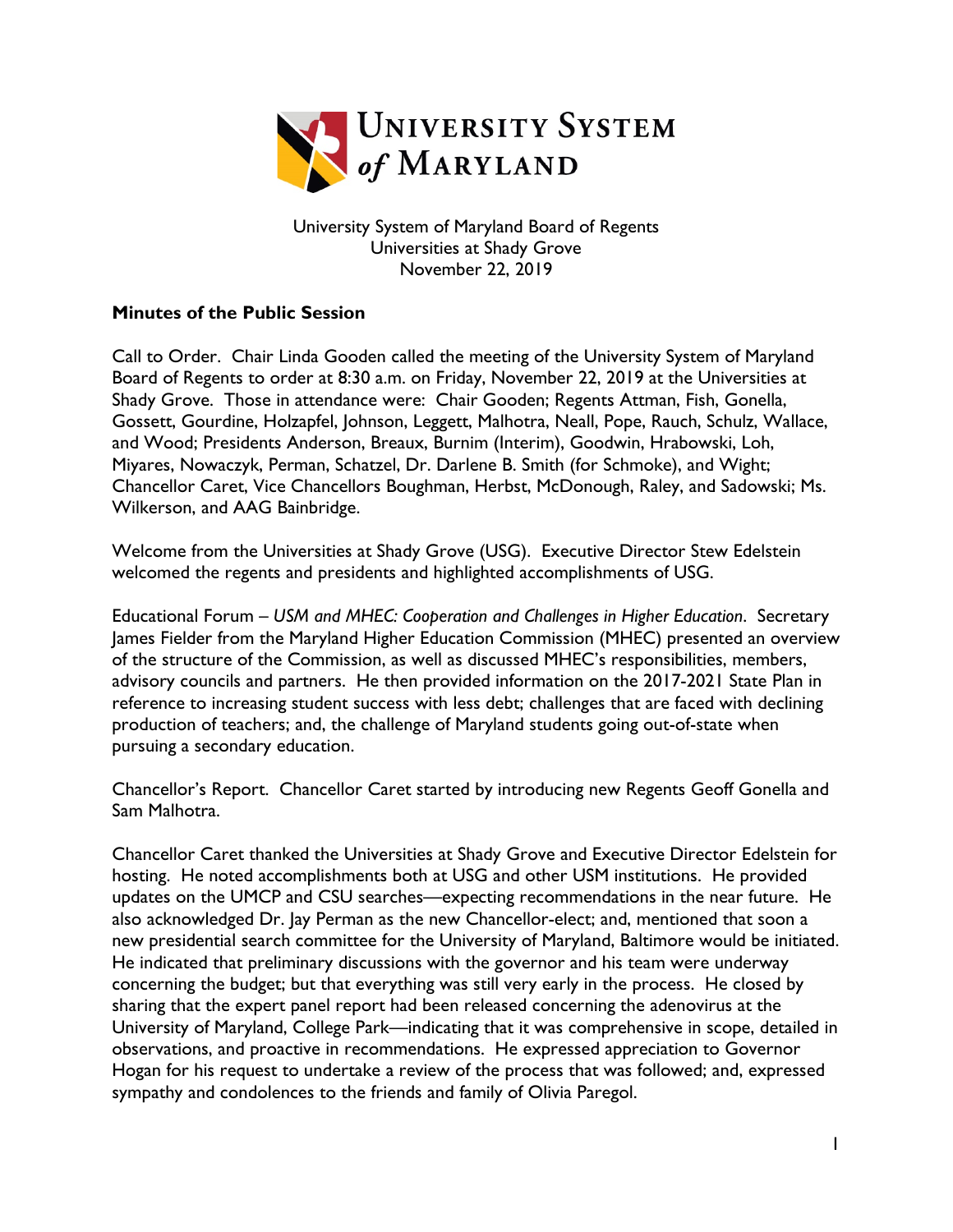- 1. Report of Councils
	- a. Council of University System Faculty (CUSF). Dr. Kauffman presented the report. CUSF met on October 24, 2019 where several resolutions were passed (e.g., Regent's Awards Committee, support for sharing the technical support in academic integrity with System campuses, and approval of their 2019-2020 action plan. They also discussed the development of an Emeritus Faculty BOR member. Lastly, there was discussion or interested expressed in Open Educational Resources, the Chancellor's Search Committee, Academic Integrity, and the Faculty Salary Initiative.
	- b. Council of University System Staff (CUSS). Dr. Shishineh presented the report. CUSS met in September and October. The focus for this year is on sharing best practices and challenges around shared governance, and each institution that hosts the Council through the year will share their experiences in this area. Mention was made concerning CUSS's five standing committees (i.e., Benefits & Compensation, Board of Regents Staff Awards & Recognition, Communications & Marketing, Executive, and Legislative Affairs & Policy). Additionally, CUSS just published the fall edition of the quarterly newsletter.
	- c. University System of Maryland Student Council (USMSC). Mr. Forrest presented the report. USMSC met in October and November. The October meeting focused a major portion of its time on preparing for the interview process for candidates for the Student Regent positions. They also considered Enterprise Risk Management and Crisis Management and discussed the importance of inclusion of student leaders in the processes. Additionally, they discussed incidents of Sexual Assault and Hate Bias and the responses of the different institutions. The November meeting once again focused on conducting interviews of the candidates for the Student Regent positions.
	- d. Council of University System Presidents (CUSP). Dr. Perman presented the report. CUSP met in October and November. During the October meeting, the presidents were provided an update on the Board's request to facilitate more collaboration between the campuses; an update on the Coalition Case; and information was shared about MeToo kits on campuses. There was also an update on a request from AFSCME for information about employees; and, mentioned was made that the Intercollegiate Athletics Workgroup of the Board would remain a workgroup adding student safety, financial s and academics as the primary focus. November's meeting focused on details in reference to the new partnership between the University of Maryland Global Campus and Amazon; discussion about leveraging Systemness; the Office of the Attorney General reiterated their willingness to work with the campuses if they would like the attorneys on campus more often; and information was shared about the State of Maryland moving forward with procuring cyber insurance. There was discussion about the FY 2021 Teacher's Education Enhancement Request; the draft of the new policy on non-discrimination and equal opportunity and the feedback received concerning shared governance; and a review of IX-2.00 Policy on Affiliated Foundations. Lastly, an inquiry from members of the General Assembly was shared concerning possibly developing a Financial Education Compatibility Commission. It was also announced that President Aminta Breaux was the new chair-elect of the Council of University System Presidents.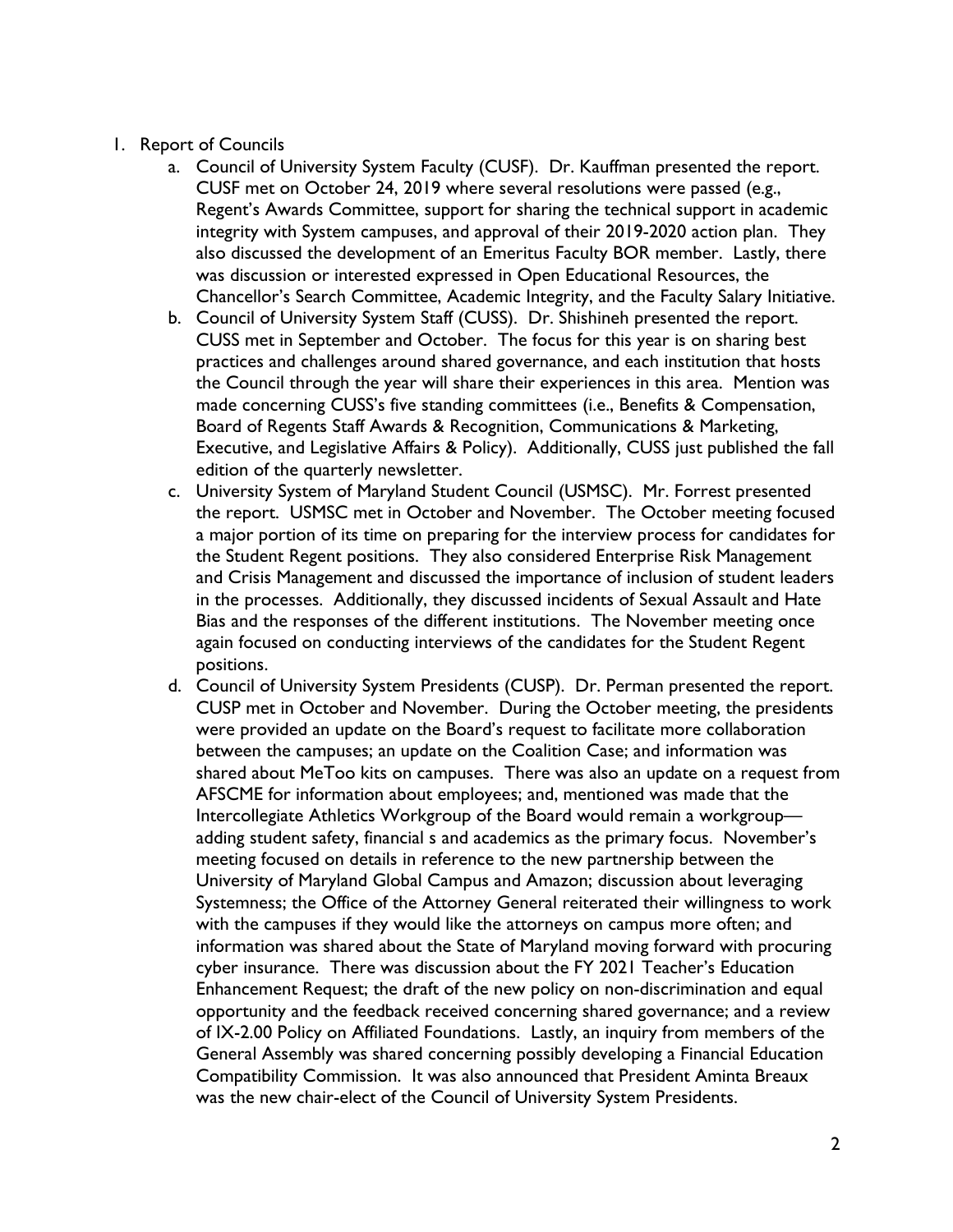2. Consent Agenda. The Consent Agenda was presented to the regents by Chair Gooden. She asked if there were any items on the agenda that should be removed for further discussion. There were no requests to remove any items; therefore, Chair Gooden moved, and Regent Attman seconded the motion to accept the consent agenda; it was unanimously approved. The items included were:

## Consent Agenda Chair Gooden

- a. Committee of the Whole
	- i. Approval of meeting minutes from September 20, 2019 Public and Closed Sessions (action)
	- ii. Approval of meeting minutes from October 17, 2019 Closed Session (action)
- b. Committee on Audit
	- i. Approval of meeting minutes from October 30, 2019 Public and Closed Sessions (action)
	- ii. Proposed Revisions to the Committee on Audit Charter and Proposed Revisions to the Committee on Audit Bylaws (action)
- c. Committee on Education Policy and Student Life
	- i. Approval of meeting minutes from November 5, 2019 Public Session (action)
	- ii. New Academic Program Proposals (action)
		- 1. University of Baltimore: Bachelor of Arts in Legal Studies
		- 2. University of Maryland, College Park: Bachelor of Arts and Bachelor of Science in Immersive Media Design
		- 3. University of Maryland, College Park: Bachelor of Arts in Religions of the Ancient Middle East
		- 4. University of Maryland, College Park: Doctor of Public Health
	- iii. Report: Workload of the USM Faculty Academic Year 2018-2019 (information)
	- iv. Report: Opening Fall 2019 Enrollments and FY 2020 Estimated FTE (information)
	- v. Proposal for University of Maryland Eastern Shore to Use Standardized Tests as an Optional Criterion for Admission (action)
	- vi. Update: William E. Kirwan Center for Academic Innovation (information)
- d. Committee on Governance and Compensation
	- i. Approval of meeting minutes from September 12, 2019 Public and Closed Sessions (action)
- e. Committee on Finance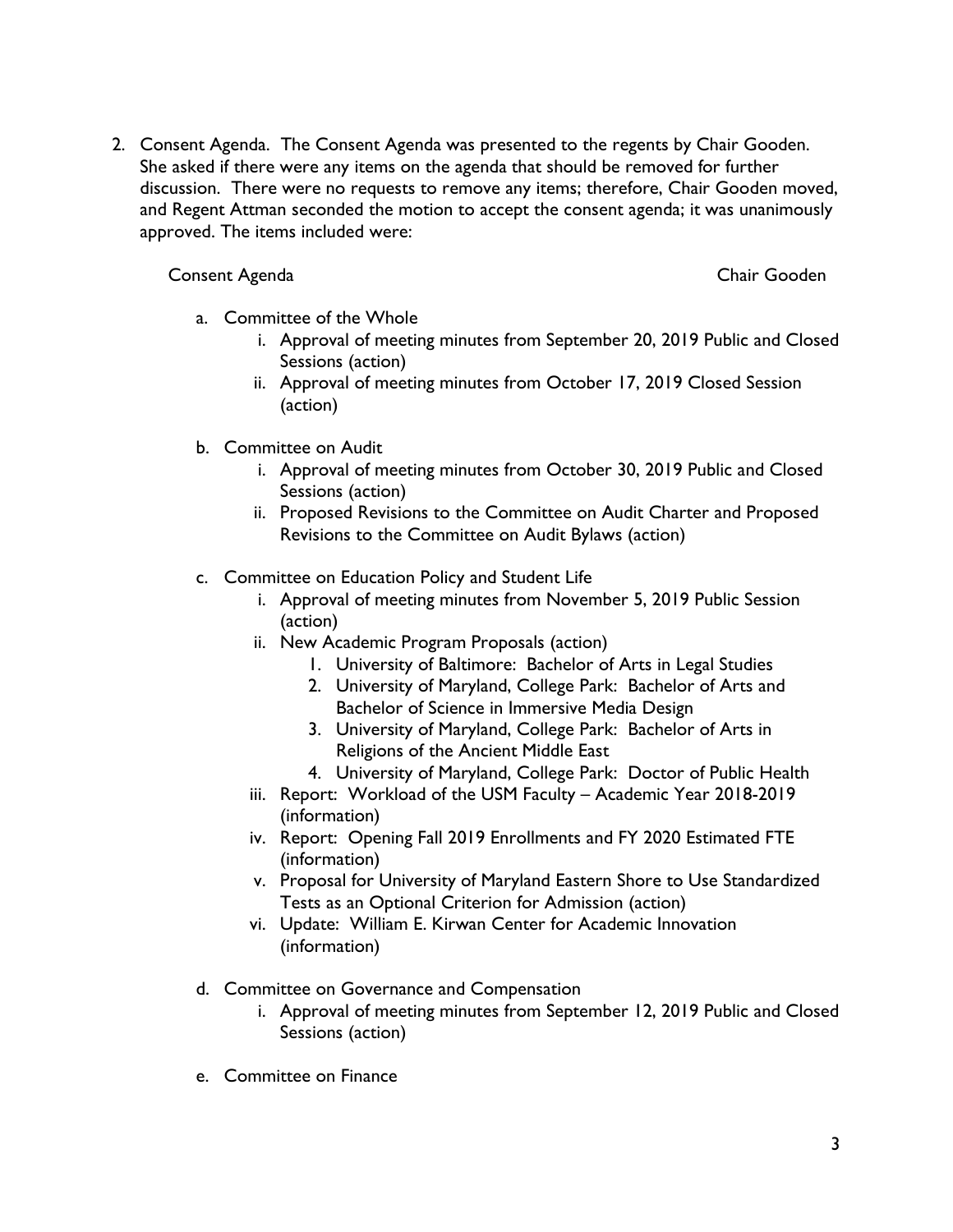- i. Approval of meeting minutes from September 12, 2019 Public and Closed Sessions (action)
- ii. University of Maryland Center for Environmental Science 2018 Facilities Master Plan Report (information)
- iii. Salisbury University: Real Property Acquisition (action)
- iv. Salisbury University: New Housing Complex (action)
- v. University System of Maryland: Amendment to the Forty-First Bond Resolution—Auxiliary Facility and Tuition Revenue Bonds (action)
- vi. University of Maryland Eastern Shore: Increase in Authorization for Construction of an Agricultural Research and Education Center (action)
- vii. University of Maryland, College Park: Increase in Authorization for New Residence Halls (action)
- viii. University of Maryland, College Park: Increase in Authorization for North Campus Dining Hall Replacement (action)
- ix. Bowie State University: Increase in Authorization for Thurgood Marshall Library HVAC Renovation Project (action)
- x. University of Maryland, College Park: University of Maryland College Park Foundation, Inc. Right of Entry for Construction of the Basketball Performance Center (action)
- xi. University of Maryland, College Park: Information Regarding Replacing Videoboards and Audio System at Maryland Stadium and the Associated Control Equipment (information)
- f. Committee on Advancement
	- i. Approval of meeting minutes from September 25, 2019 Public and Closed Sessions (action)
	- ii. Proposed Revisions to the Committee on Advancement Charge (action)
	- iii. Year-to-date Fundraising Report (information)
- 3. Review of Items Removed from Consent Agenda.

## 3. Committee Reports

- a. Committee on Audit
	- i. Committee on Audit Update. Regent Fish provided an update, indicating that the Committee reviewed its work plan for FY 2020, as well as reviewed its Charter and BOR Bylaws that pertained to the Committee's charge. Changes were to annually review Presidents, Chancellors and Regents' financial disclosure statements and added responsibility for overseeing USM's Enterprise Risk Management. Additionally, the Committee reviewed the Office of Legislative Audit reports that were issued prior to the meeting (for UMCES, CSU, USMO, UMB, and SU). And, Regent Fish mentioned that USM's Comptroller presented FYE June 30, 2019 "preliminary" financial statements, followed by a discussion concerning USM's overall healthy financial position.
	- ii. Proposed Board of Regents Policy on Enterprise Risk Management. Regent Fish moved that the Board of Regents approve the proposed Board of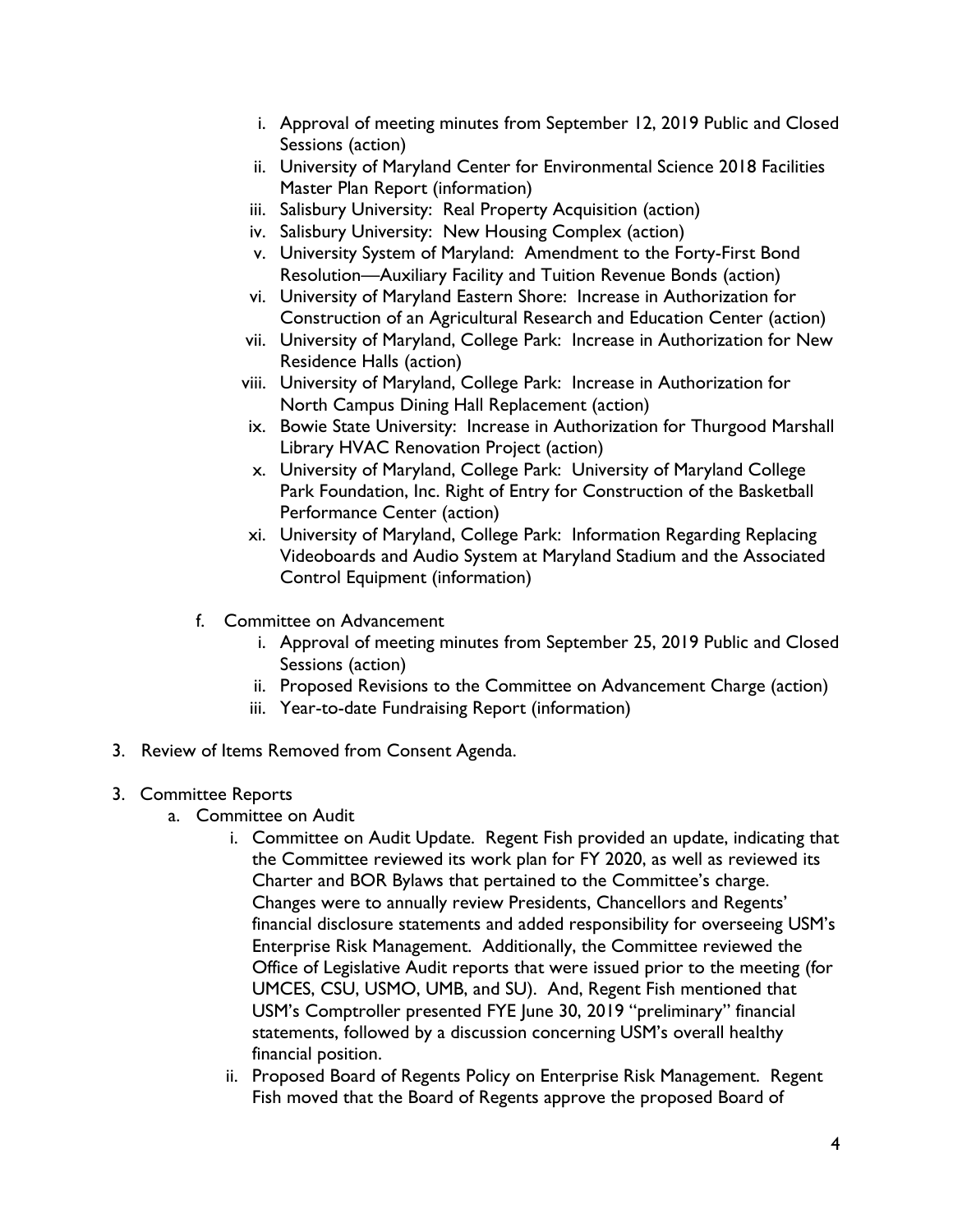Regents Policy on Enterprise Risk Management that would require each institution, regional higher education center, and the System Office to develop processes to periodically identify, review and assess significant strategic, financial, operational and reputation risks. Regent Attman seconded the motion; unanimously approved.

- iii. Proposed Board of Regents Policy on Crisis Management. Regent Fish moved that the Board of Regents approve the proposed Board of Regents Policy on Crisis Management that required each institution, regional higher education center, and the System Office, develop processes and protocols for responding to negative unanticipated events and that there be an organization-wide understanding of the response process or protocol. Regent Pope seconded the motion; unanimously approved.
- b. Committee on Education Policy and Student Life
	- i. Report: Intercollegiate Athletics FY 2019 Academic Summary. Regent Gossett presented the report in the absence of Regent Gourdine, which reviewed the student-athlete academic measures discussed by the Workgroup during FY 2019 for USM's institutions with Division 1 athletics. The summary included aggregated synthesis for the measures required by the policy and included comparisons about the preparedness of incoming student-athletes, their ongoing academic success, and their graduation rates.
- c. Committee on Finance
	- i. University of Baltimore: Lease for the Baltimore City Policy Academy. Regent Attman presented the report. The University of Baltimore leased 94,169 Gross Square Feet of space to Baltimore City for use by the Baltimore Policy Department (BPD). BPD will use the space as a Police Academy for training and continued education for new police recruits, active duty officers, police management personnel and other public safety personnel.
- d. Committee on Governance and Compensation
	- i. Draft Board of Regents Policy VI-1.00—Policy on Non-Discrimination and Equal Opportunity. Regent Rauch presented the report that (1) amended the Policy on Affirmative Action and Equal Opportunity (VI-1.00) to reflect option A or B (renaming it the Policy on Non-Discrimination and Equal Opportunity), (2) rescinded the Policy on Non-Discrimination on the Basis of Sexual Orientation and Gender Identity or Expression (VI-1.05), and (3) rescinded the Policy on Acts of Violence and Extremism (VI-1.10); and moved for approval. Regent Attman seconded the motion; unanimously approved.